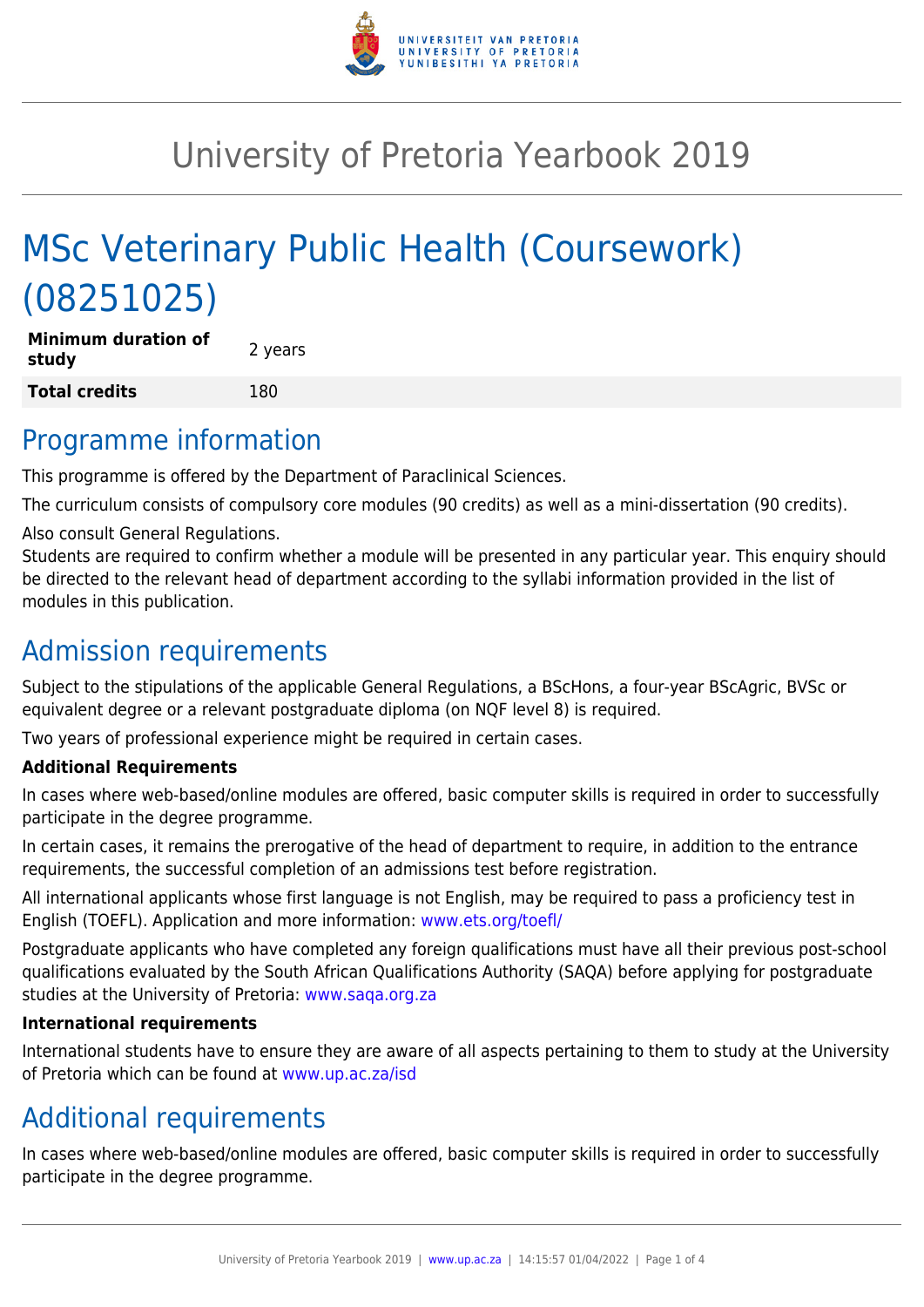

In certain cases, it remains the prerogative of the head of department to require, in addition to the entrance requirements, the successful completion of an admissions test before registration. A student may also be required to pass of proficiency test in English (TOEFL).

# Examinations and pass requirements

A minimum examination mark of 50% is required in each of the modules where a semester or year mark is not required. However, where a semester or year mark is required, the latter will contribute 50% to the final mark. A subminimum of 40% is required in the examination and a final mark of at least 50 % to pass the module. Instructions regarding requirements for semester, year or examination marks are published in the study guides, for the specific attention of candidates.

The MSc coursework degree is conferred by virtue of the successful completion of examinations on the coursework modules and a mini-dissertation.

If a student fails a module, he/she will have to repeat the module the following year. A module cannot be repeated more than twice.

# Research information

Also consult the General Regulations.

Candidates must submit a mini-dissertation which deals with an applied field of study. The topic is determined in consultation with the supervisor and the relevant head of department, and must be approved according to Faculty guidelines. The mini-dissertation is based on an applied research project or related research projects (which need not be original), planned and reported by the candidate. (Assistance with statistical processing, applied specialised procedures, etc. is allowed, but must be acknowledged.)

An internal as well as external examiner will evaluate the mini-dissertation. The supervisor may not be an examiner.

The average mark of the separate marks awarded by all examiners constitutes the final mark for the minidissertation. The minimum pass mark is 50%. The Dean, on the recommendation of the relevant head of the department, may permit a candidate who has failed, to submit an amended mini-dissertation for final adjudication.

#### Pass with distinction

The degree is conferred with distinction on a student who has obtained at least 75% for the mini-dissertation and a weighted average of at least 75% in the other modules needed to comply with degree requirements, provided that a minimum pass mark of 60% in all the other modules have been obtained.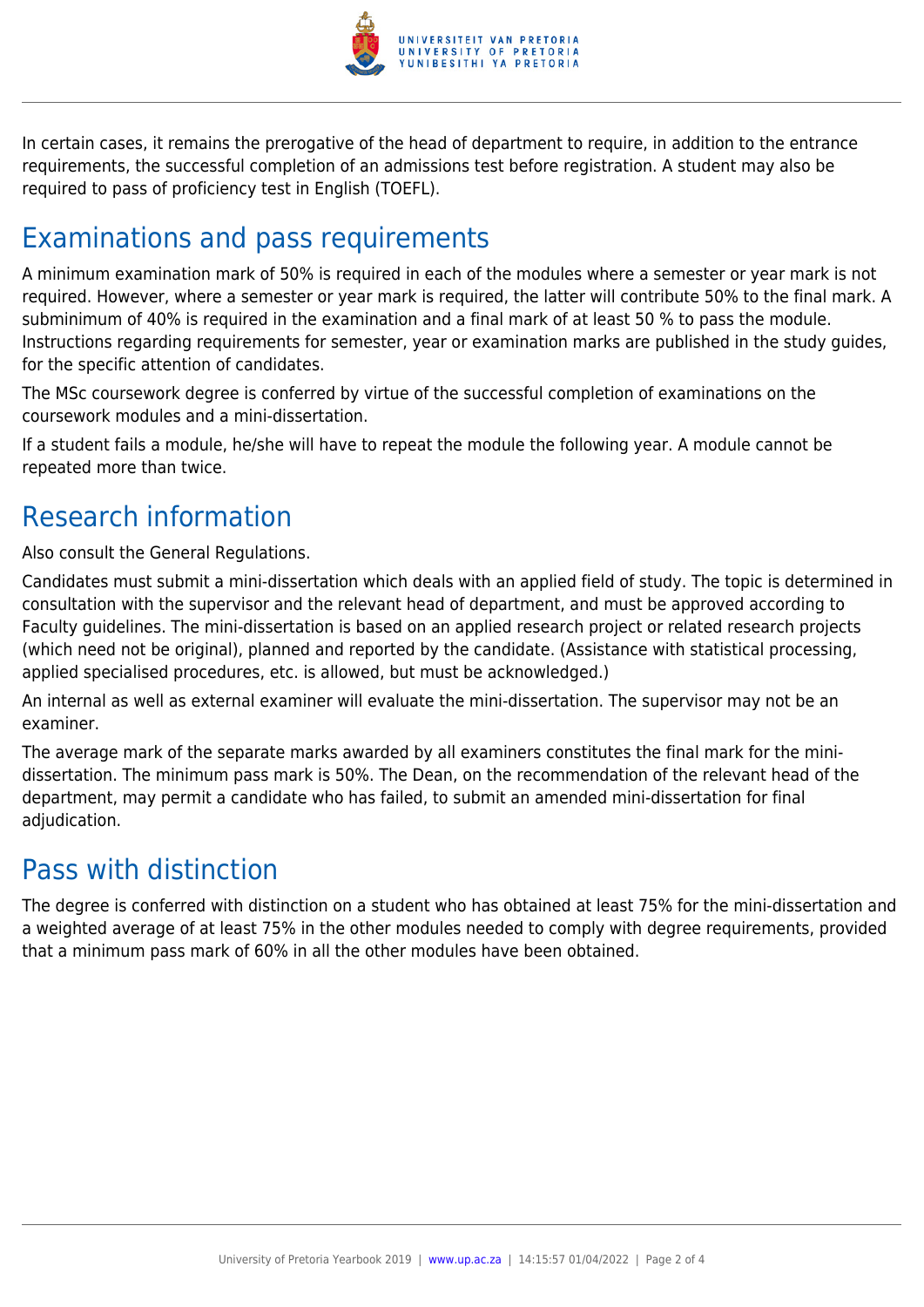

### Curriculum: Year 1

#### **Minimum credits: 90**

null

#### **Fundamental modules**

[Research methodology 813](https://www.up.ac.za/yearbooks/2019/modules/view/VRM 813) (VRM 813) - Credits: 0.00

#### **Core modules**

[Basic veterinary epidemiology 851](https://www.up.ac.za/yearbooks/2019/modules/view/EPL 851) (EPL 851) - Credits: 10.00 [Veterinary public health: Meat hygiene 881](https://www.up.ac.za/yearbooks/2019/modules/view/VPH 881) (VPH 881) - Credits: 40.00 [Veterinary public health: Veterinary milk hygiene 883](https://www.up.ac.za/yearbooks/2019/modules/view/VPH 883) (VPH 883) - Credits: 40.00